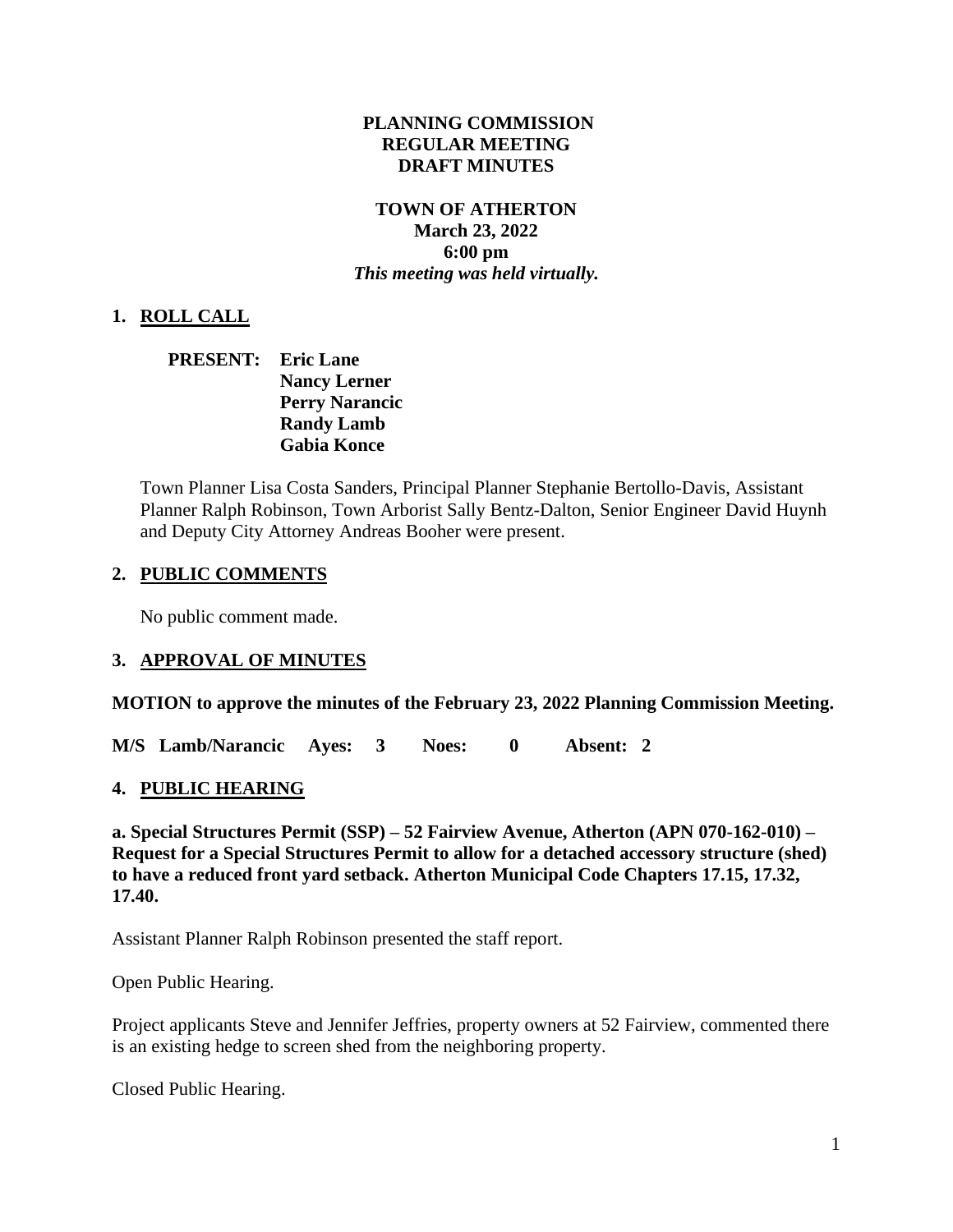Chair Lane commented that he visited the site, and it was evident that the structure would have no visual impacts on the right-of-way.

**MOTION to approve the Special Structures Permit to allow a detached accessory building (shed) to have the same front yard setback as the main residence at 52 Fairview Avenue based on the findings and for the reasons enumerated in the staff report, subject to the conditions listed in the Special Structures Permit certificate.**

**M/S Lamb/Lane Ayes: 3 Noes: 0 Absent: 2** 

**b. Special Structures Permit (SSP) – 357 Walsh Road, Atherton (APN 074-130-220) – Request for a Special Structures Permit to allow for retaining walls greater than six (6) feet in height and less than twenty (20) feet from other retaining walls. Atherton Municipal Code Chapters 17.15, 17.32, 17.46.**

Assistant Planner Ralph Robinson presented the staff report.

Chair Lane noted that the site cut has already been made into the hillside. He asked if the drainage plan was adequately covered and whether it was normal for cuts to be made prior to approval of the retaining walls.

Assistant Planner Robinson verified extent of work done to the site so far, that a grading and drainage plan was approved prior to the excavation work, and that the project team was available on the call to speak further to the grading and drainage details.

Commissioners Lerner and Konce joined the meeting at 6:24pm.

Open Public Hearing.

Project representative Eric Greenblott stated that a drainage plan was approved. Cuts were made for the pool house and ADU and access around the structures. The soil has not been moved from the site. If the retaining walls were not approved, the soil would be put back. At the time of preparing the grading and drainage permit, applicant was not yet aware that the SSP was required, otherwise they would have applied for it prior to beginning the excavation work.

Closed Public Hearing.

Chair Lane noted that his questions were sufficiently answered by the applicant.

**MOTION to approve the Special Structures Permit to allow for retaining walls greater than six (6) feet in height and less than twenty (20) feet from other retaining walls at 357 Walsh Road based on the findings and for the reasons enumerated in the staff report, subject to the conditions listed in the Special Structures Permit certificate.**

**M/S Lane/Lamb Ayes: 5 Noes: 0 Absent: 0**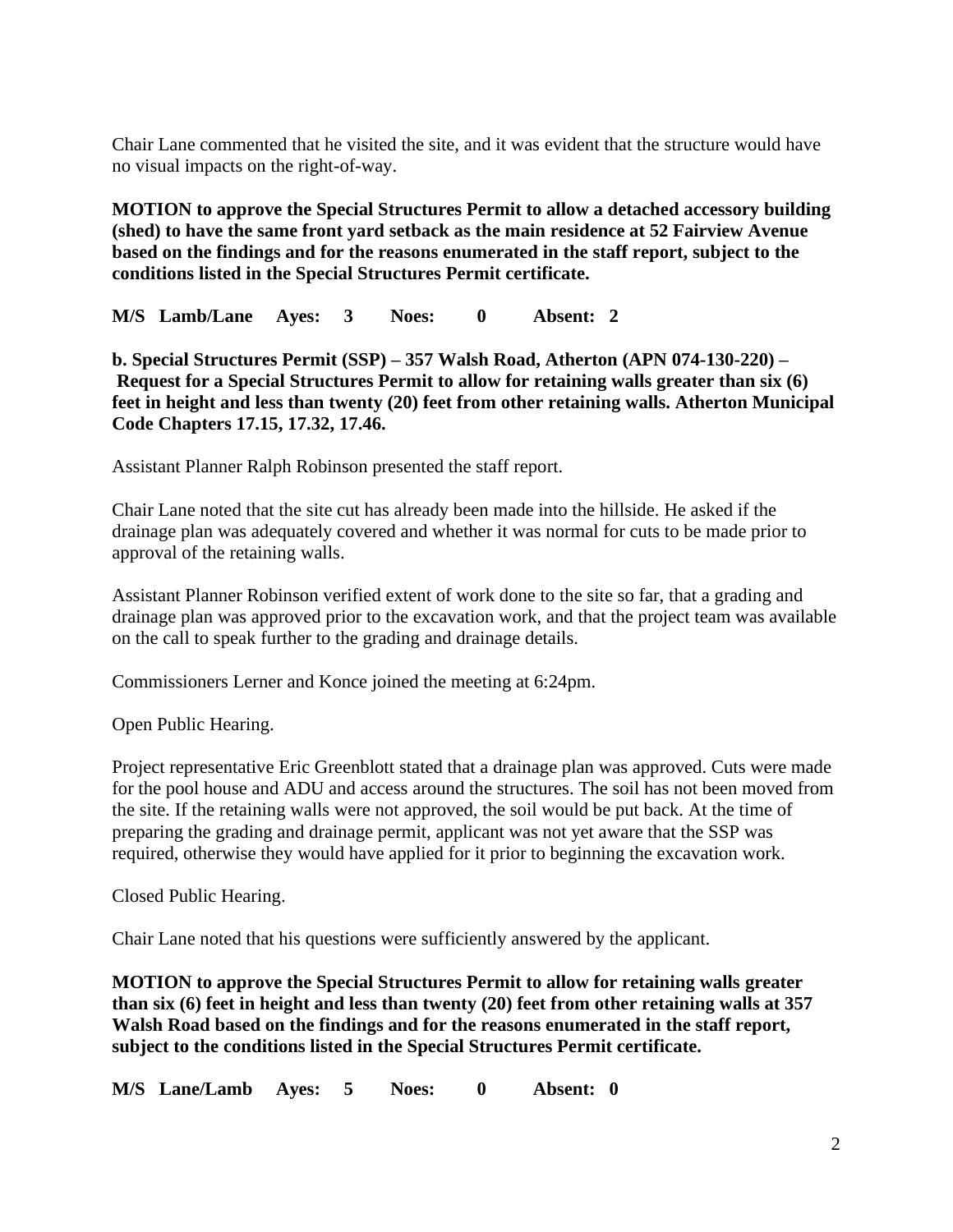**c. Heritage Tree Removal (HTR) – 45 and 55 Melanie Lane, Atherton (APN 073-181-160 and 073-181-150) – Request for a Heritage Tree Removal (HTR) Permit for three (3) heritage redwood trees at 45 Melanie Lane and three (3) heritage trees at 55 Melanie Lane. Atherton Municipal Code Chapter 8.10.**

Principal Planner Stephanie Bertollo-Davis presented the staff report.

Chair Lane shared photos he took of the redwood trees during his site visit.

Commissioner Narancic asked if there was a report prepared by the Town Arborist.

Chair Lane read off the conclusions provided in the memo by the Town Arborist.

Commissioner Narancic asked if the probability of failure was the only basis for removal.

Town Arborist Sally Bentz-Dalton added it was a combination of there being no room for the trees to grow and damage already done to the property by the trees. The replacement trees should grow to a mature height of 60 feet.

Open Public Hearing.

Project Representative Stefan Thuilot, landscape architect, was present to answer questions from the Commission.

Project Representative Michael Young, project arborist, discussed proximity of trees to the wall and that the trees were not planted in that area with much foresight.

Closed Public Hearing.

Chair Lane said that he does not like to cut down redwoods but is comfortable with the application because of the site conditions.

**MOTION to find that the proposed removal of three heritage redwood trees (Tree #803, #805 and #807) at 45 Melanie Lane, Atherton, would not be contrary to the purpose and intent of the General Plan, for the reasons outlined in the Staff Report, and that the Commission approve the tree removals subject to the conditions listed in the draft Heritage Tree Removal Certificate.**

**M/S Narancic/Konce Ayes: 5 Noes: 0 Absent: 0** 

**MOTION to find that the proposed removal of three heritage redwood trees (Trees #802, #804, #806) at 55 Melanie Lane would not be contrary to the purpose and intent of the General Plan, for the reasons outlined in the Staff Report, and that the Commission approve the tree removals subject to the conditions listed in the draft Heritage Tree Removal Certificate.**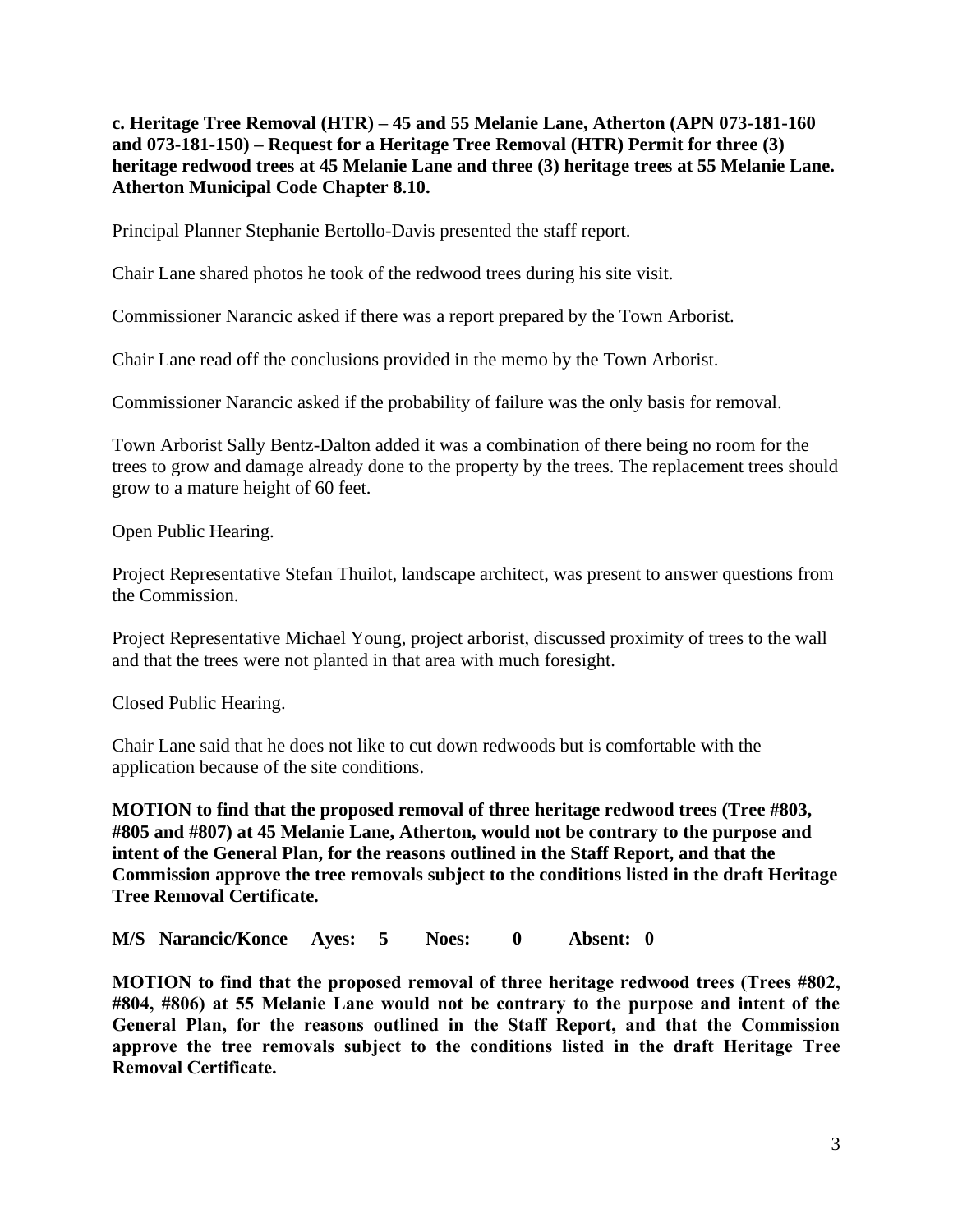**M/S Narancic/Lamb Ayes: 5 Noes: 0 Absent: 0** 

**d. Tree Protection Zone (TPZ) Exception – 186 Atherton Avenue, Atherton (APN 070-070- 130 – Request for Tree Protection Zone (TPZ) Exception for two (2) heritage oak trees. Atherton Municipal Code Chapter 8.10.**

Assistant Planner Ralph Robinson presented the staff report.

Chair Lane asked what is the difference in square footage between the current pool house and proposed ADU.

Assistant Planner Robinson noted the new ADU will be roughly 300 square feet larger.

Open Public Hearing.

Project Representative Jackie Terrell stated that existing house is out of date. Homeowners have a desire to update and improve design of buildings. Existing pool house is not centered on the pool. Every location on the property would place the ADU in the TPZ zones for heritage trees. Plan was created with minimizing impacts on the most impacted tree in mind.

Commissioner Konce asked whether pool house is more than one story.

Ms. Terrell stated the pool house and ADU are both one story.

Chair Lane asked if the new extent of the foundation was away from the trees.

Ms. Terrell added that the new foundation area is located in front of the ADU away from the trees.

Closed Public Hearing.

**MOTION to find the Exception to the Tree Protection Zone (TPZ) for two heritage trees, Tree #1 to 1.04 times (1.04x) the trees diameter and Tree #2 to 7.2 times (7.2x), associated with the construction of a proposed Accessory Dwelling Unit (ADU) at 186 Atherton Avenue would not be contrary to the purpose and intent of the General Plan for the reasons outlined in the Staff Report, and that the Commission approve the TPZ exception subject to the conditions as listed in the draft TPZ Exception Permit.**

**M/S Lane/Lamb Ayes: 5 Noes: 0 Absent: 0**

**e. Variance – 25 Isabella Avenue, Atherton (APN 070-250-250) – Request to allow for an eight (8) foot tall fence and construction of a retaining wall less than five (5) feet from a property line. Atherton Municipal Code Chapters 17.16, 17.32 and 17.46.**

Principal Planner Stephanie Bertollo-Davis presented the Staff Report.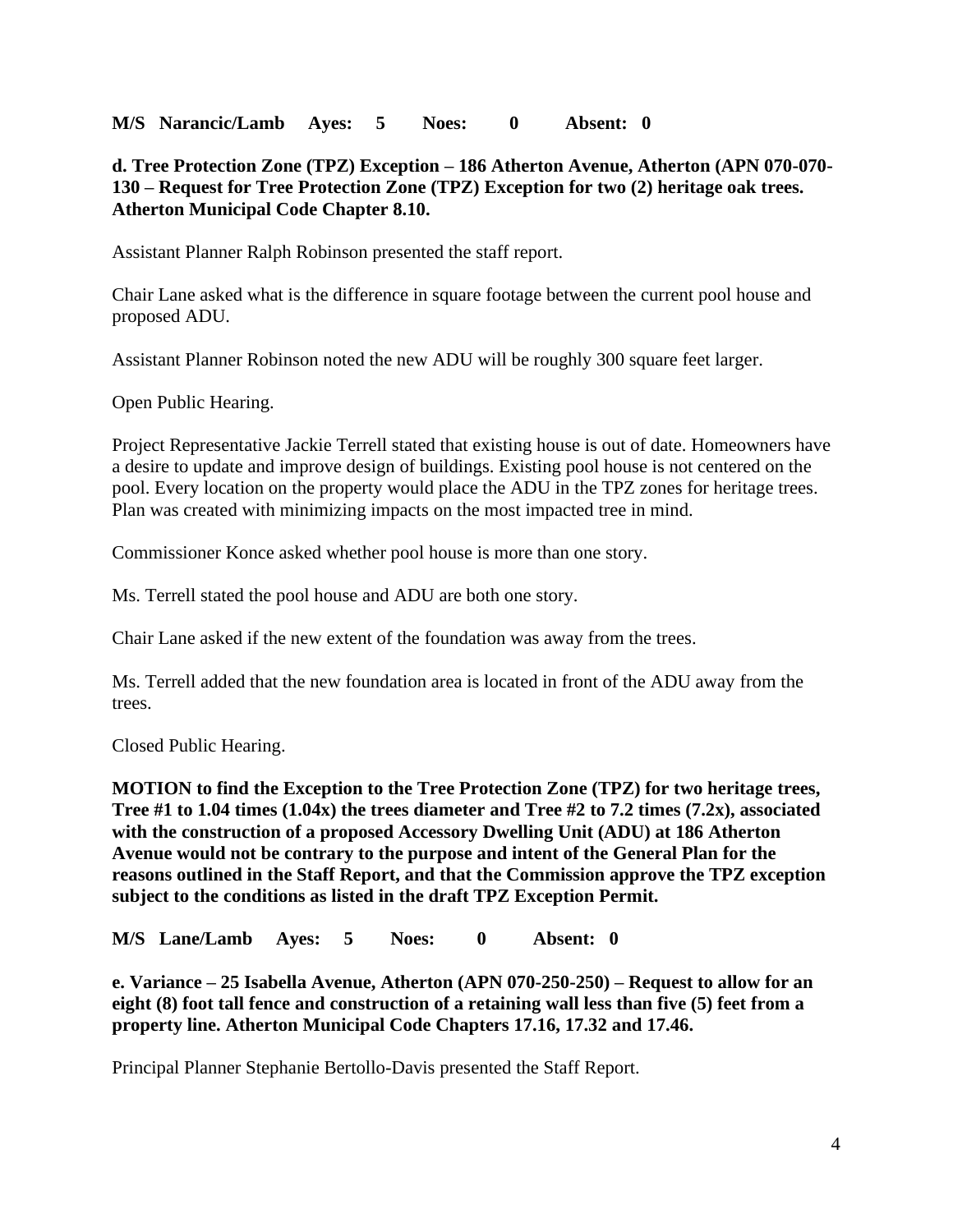Commissioner Narancic asked if the applicant wants to either treat the fence as an 8-foot fence or as a retaining wall.

Chair Lane noted that the Commission would have to grant the Variance for both the wall height and the location of the wall closer to the property line.

Principal Planner Davis clarified the application has two elements, both the location of the wall closer than 5 feet from the property line and the resulting height of 8 feet.

Commissioner Konce asked what the reasoning for the grading work was given that the lot is flat.

Chair Lane noted that the property at 25 Isabella was raised two feet in height during construction. The Commission is looking to get more understanding as to why. He added that he visited the site and took photos. He observed what appeared to be water damage on the lower part of the wall visible to 15 Isabella due to a potential drainage issue because of landscaping on the 25 Isabella side. He asked if the neighbors had provided any comment on that.

Principal Planner Davis said that issue had not been brought up, but that the homeowner at 15 Isabella is on the call and may speak to that during the meeting.

#### Open Public Hearing.

Project Representative Steve Borlik said there is a path to approval that satisfies the requirements of the Variance ordinance. He was sorry to hear about the opposition from the homeowner at 15 Isabella. He made an effort to reach out but was unable to connect with them. The wall looks unfinished at this point because work had to be stopped on the project. He does not think there was any effort by the owner at 25 Isabella to subvert the process or misrepresent their project. The owners submitted a revised grading and drainage plan that was approved by the Town. He stated his belief that lowering the top of the fence in combination with lowering the grade of the property will not do anything to protect privacy for the neighbors. Properties that border the Atherton Channel are unique in their depth below the flood level. Changes to the grade were done to raise the property above the flood elevation, resulting in a two-foot difference between average natural grade and the resulting grade. The Atherton Municipal Code chapter on building heights (17.42.030 A 4) allows for building pads to be raised above the flood level, with the height of structures to be measured from the new grade level above the flood level. His belief is that an interpretation can be made that the fence height may be measured from the new grade height allowed by the building height ordinance.

Chair Lane asked why there was a discrepancy in the fence height shown within the plans and the resulting fence height.

Mr. Borlik stated his understanding is that when the Town discovered the discrepancy, a new survey was ordered to reflect the new conditions on the site.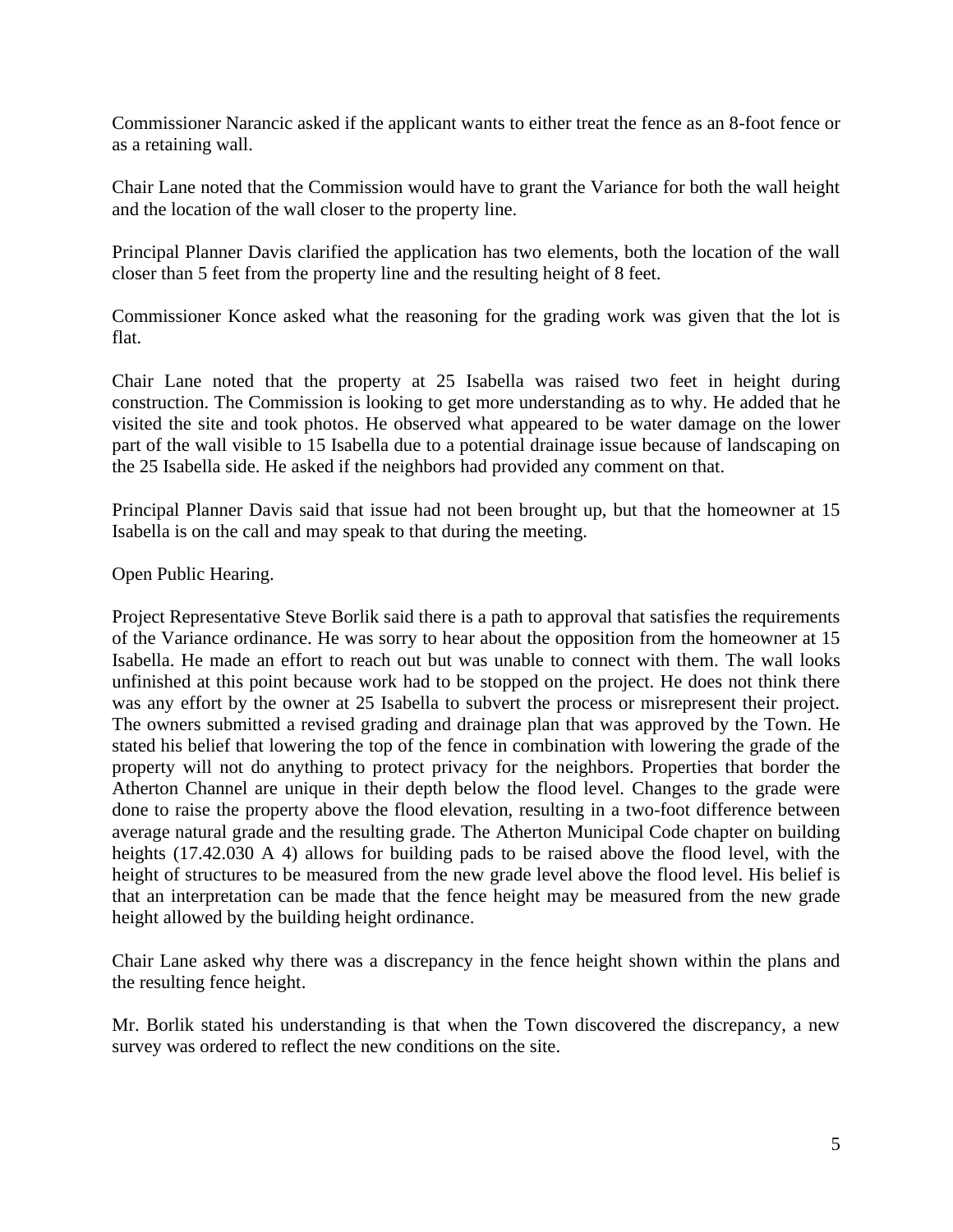Chair Lane asked why, even if the plans were updated to accurately reflect the new grade of the property, there is the remaining issue of locating a retaining wall within five feet of a property line.

Mr. Borlik noted he was not involved in preparing that survey. His understanding is that Staff proposed for the applicant to taper the grade down to its original height at the edge of the property and reduce the fence height.

Commissioner Konce asked if there is a basement, or anything being constructed below grade.

Mr. Borlik stated that no below grade construction is included in the project.

Chair Lane asked Senior Engineer David Huynh why the original submittal was incorrect.

Senior Engineer David Huynh stated that the two-foot elevation difference in the original plans sloped down to the original grade at the property line. At some time, there was a change made to show the two-foot elevation change at the property line as existing grade and the change in the plans was not marked as a revision.

James Heslin, neighbor at 15 Isabella, stated that he was shown an original plan for a retaining wall eight feet in height, but the applicants were then told by the Town it could not be that height. He was surprised by the resulting height of the wall and the grade change. He went to speak with the Building Department and was told the project was in conflict with the Municipal Code. Mr. Heslin was then shown by the applicant a new fence design with no grade change and a resulting fence height of six feet. He stated his belief that the applicant violated a promise that was made regarding the proposed fence height. Dirt was originally placed on the 15 Isabella side of the fence to raise the grade, which he requested be removed. When the dirt was removed, it exposed the incomplete footings of the fence.

Rose Hau, neighbor at 15 Isabella, noted that the fence footings are at grade on her property. There is no dirt in place at the foot of the fence that would allow for landscape screening. She said that an implication was made by the applicant in a letter to neighbors that 15 Isabella approved of the project and that the project was to the benefit of 15 Isabella. This letter was not shared with 15 Isabella and Ms. Hau stated that the implication that was made is inaccurate. She stated that project has not gone smoothly and lasted more than twice the time that was promised and damaged her property.

Weina Yu, owner of 25 Isabella, said that two drawings, an architectural and a structural set, were provided to the neighbor at 15 Isabella. She was not informed by the Building Department about a potential violation at the time of the neighbor's complaint. She withheld payment from the contractor until the damage to the neighbor's property was fixed. She was then sued by the contractor and the determination was made by two judges as part of those suits that no damage was done to the neighbor's property. The neighbor at 15 Isabella has asked her for compensation.

Closed Public Hearing.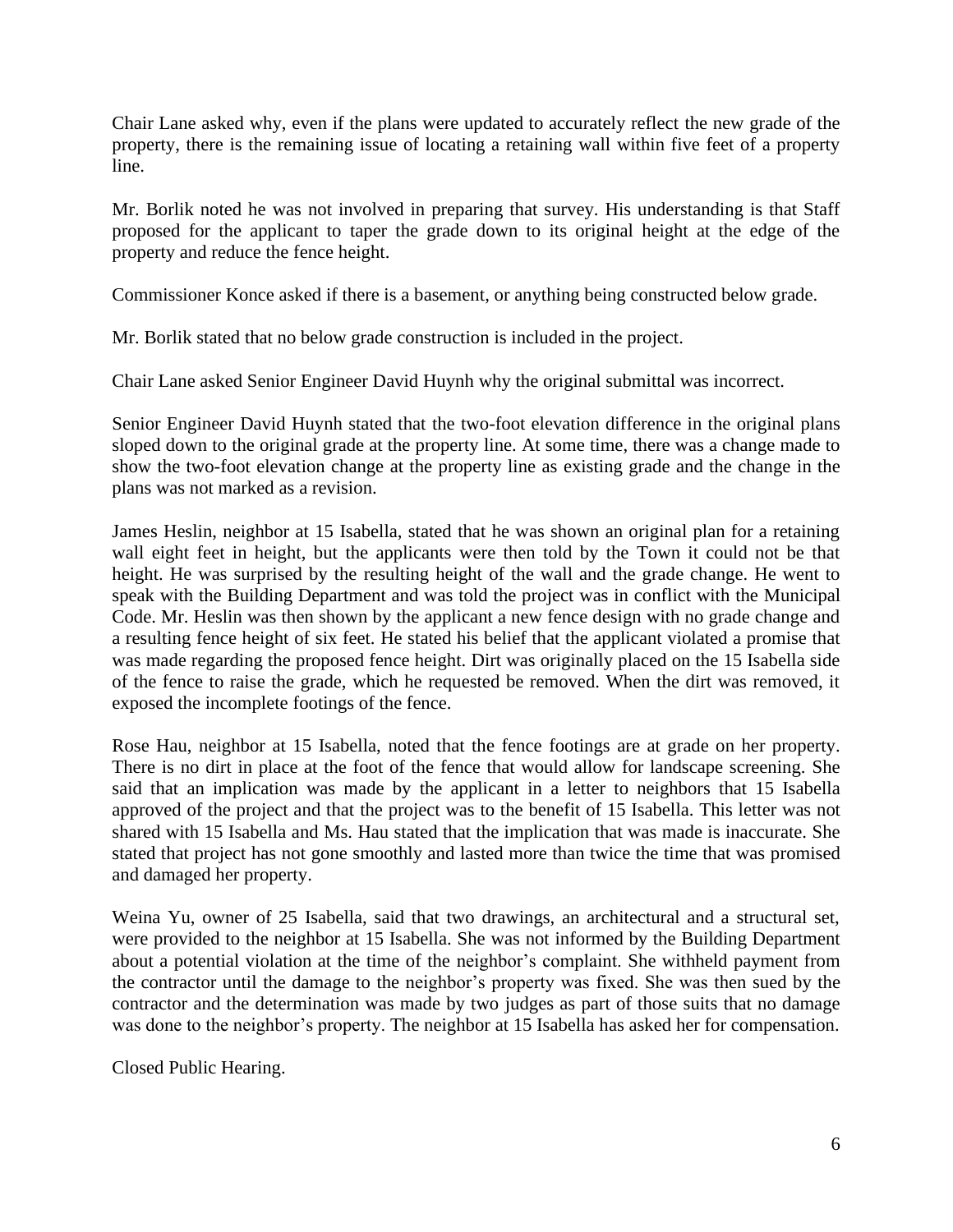Commissioner Narancic asked what provision of the code says that raising the grade above the flood level does not impact the potential height of other structures.

Town Planner Lisa Costa Sanders said intent of this code section (17.42.030 A 4) is to raise the building pad of a main building if in a flood zone. It does not allow for raising the grade of the entire site.

Deputy City Attornery Andreas Booher stated that this code section relates to main structures, not walls and fences.

Town Planner Sanders added that the 5-foot setback requirement for retaining walls is so that ownership of the walls can be clearly delineated. This separation also gives an opportunity to lower grade heights to the existing grade level at the property line.

Commissioner Lamb said he has never seen a situation like this between neighbors. He stated that the applicant should be aware that the referenced code section on raising grade levels does not apply to raising the grade of an entire site.

Chair Lane stated that the inaccuracy of the submitted plans, not including the five-foot setback for the retaining wall, and the lack of capability to relieve the look of the fence on the 15 Isabella side demonstrate that the project should not have happened as it did.

Commissioner Konce added that she does not understand why the project was done as it was.

**MOTION to deny the Variance at 25 Isabella Avenue to allow for an eight (8) foot tall fence and construction of a retaining wall less than five (5) feet from a property line as all four of the required findings cannot be made as referenced previously during staff's presentation, and as further enumerated by the reasons incorporated in the staff report. The Planning Commission makes these findings based on the information contained in the staff report prepared for the March 23, 2022 Planning Commission meeting, the information presented by staff and the applicant presented during the March 23, 2022 meeting, and the public comments received by the Planning Commission at the March 23, 2022 meeting.**

**M/S Lamb/Lane Ayes: 5 Noes: 0 Absent: 0**

Principal Planner Davis noted that the decision may be appealed to the City Council per section 17.060.100 of the Atherton Municipal Code.

Commissioner Konce asked what result would be if appeal is denied.

Principal Planner Davis stated that this would proceed based on the procedures for code enforcement cases.

# **5. STAFF REPORTS**